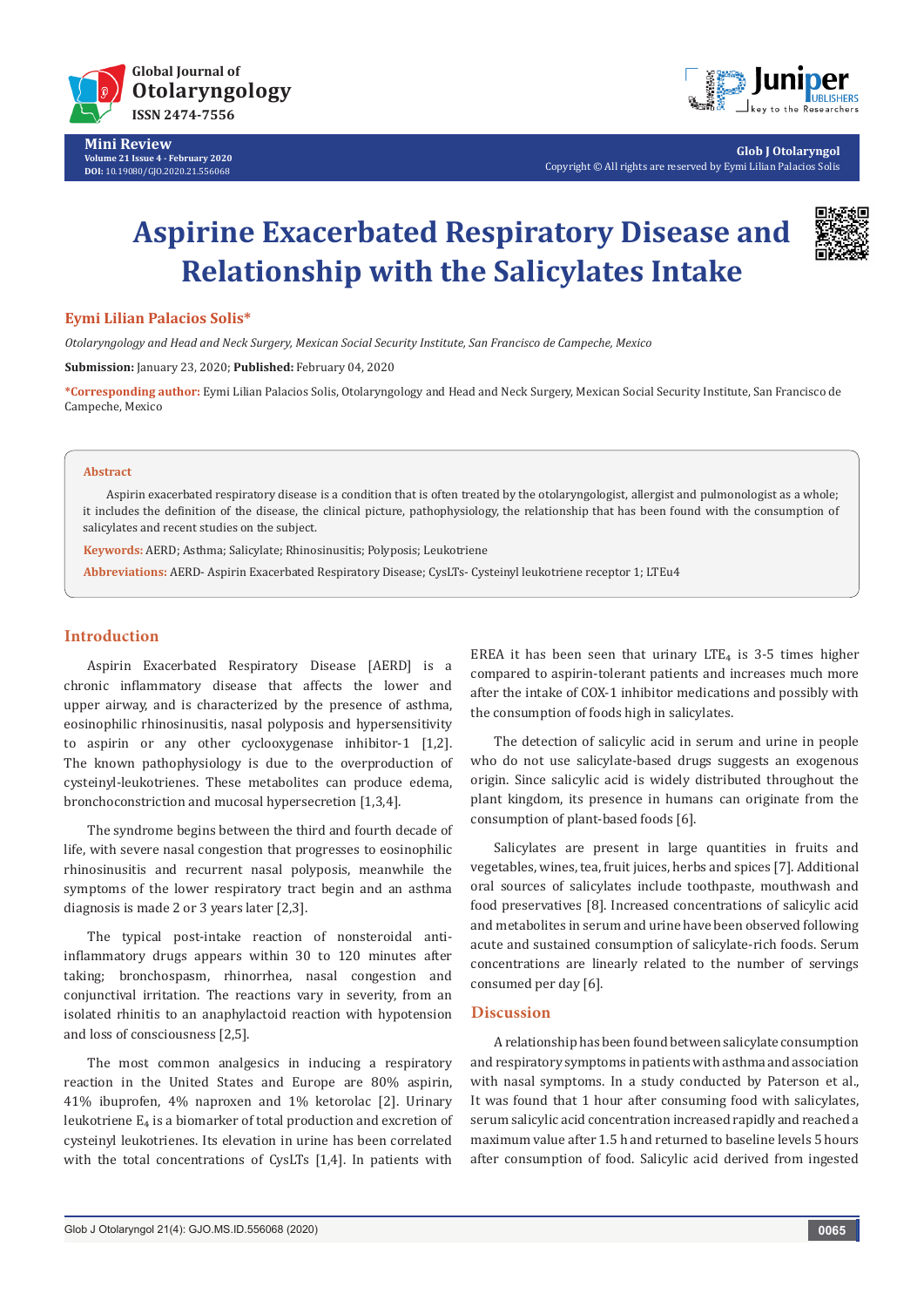food appeared in the urine when the excretion rate of salicyluric acid was at its highest point [8,9]. Lawrence et al. [10] Reported higher levels of salicylic acid in the urine of vegetarian people, probably due to the higher consumption of fruits and vegetables; however, the levels are not higher compared to patients who took 75 to 150mg of aspirin.

Due to the difficulties in the implementation of a diet of avoidance of foods rich in salicylic acid and the discrepancies in the content of salicylate between studies it is impossible to give any recommendation on dietary measures for patients. A dietary salicylate restriction should only be applied when these conditions are accompanied by a very clear history of reactions to foods rich in natural salicylate [11].

At the beginning of 2015, Sommer published a pilot study in patients with EREA where he compared a low salicylate diet vs a regular diet, evaluating clinical scales such as SNOT-22, ACQ7 asthma control questionnaire, NSSS sinus symptoms scale, Lund-Kennedy and nasal endoscopy. Finding improvement on all scales except ACQ7 when undergoing a low salicylate diet for a period of 6 weeks; However, the study has some limitations such as the sample number and the inconsistency in the levels of salicylates reported in food [12]. Subsequently, a multicenter study was carried out where the same variables were measured, finding a clinically and statistically significant difference in all scales, presenting the low salicylate diet as a novel auxiliary in the treatment of the disease [13]. From the publications, other authors mention the salicylate diet and its role in the treatment of AERD [14,15].

At the National Institute of Respiratory Diseases in Mexico we conducted a study where we included 9 patients with AERD and 8 healthy controls. During the first hospitalization they received a low salicylate diet, a baseline measurement of spirometry, rhinomanometry and measurement of LTE4u was made and these measurements were repeated two hours after breakfast, lunch and dinner. In the second hospitalization they received a diet high in salicylates, making the same measurements in the established schedules. As a result, there is an elevation of LTE4u after the intake of a diet high in salicylates. We conclude that A diet low in salicylates could have a clinical utility in a sub-group of patients with AERD and greater sensitivity to salicylates in the diet [16].

### **Conclusion**

These initial studies set the antecedent for future studies, where more patients and more measurements can be included, to generate more evidence and possibly include in the clinical practice guidelines the recommendation of a diet without salicylates as part of the treatment.

### **References**

- 1. [Rabinovitch N \(2012\) Urinary leukotriene E4 as a Biomarker of](https://www.ncbi.nlm.nih.gov/pubmed/22877620)  [Exposure, Susceptibility and Risk in Asthma. Immunol Allergy Clin N](https://www.ncbi.nlm.nih.gov/pubmed/22877620)  [Am 32: 433-445.](https://www.ncbi.nlm.nih.gov/pubmed/22877620)
- 2. Bochenek G, E Nizankowska Mogilnicka (2013) Aspirin-Exacerbated Respiratory Disease: Clinical Disease and Diagnosis. Am Immunol Allergy Clin 33: 147-161.
- 3. [Laidlaw T, Boyce J \(2013\) Pathogenesis of Aspirin- Exacerbated](https://www.ncbi.nlm.nih.gov/pubmed/23639708)  [Respiratory Disease and Reactions. Am Immunol Allergy Clin 33: 195-](https://www.ncbi.nlm.nih.gov/pubmed/23639708) [210.](https://www.ncbi.nlm.nih.gov/pubmed/23639708)
- 4. [Rabinovitch N \(2007\) Urinary Leukotriene. E4 Immunol Allergy Clin](https://www.ncbi.nlm.nih.gov/pubmed/17996582)  [N Am 27: 651–664.](https://www.ncbi.nlm.nih.gov/pubmed/17996582)
- 5. [Higashi N, et al. \(2012\) Aspirin-Intolerant Asthma \(AIA\) Assessment](https://www.ncbi.nlm.nih.gov/pubmed/22627848)  Using the Urinary Biomarkers, Leukotriene  $E_4$  (LTE<sub>4</sub>) and Prostaglandin D<sub>2</sub> (PGD<sub>2</sub>) Metabolites. Allergology International 61: 393-403.
- 6. [Wood A, et al. \(2011\) A systematic review of salicylates in food:](https://www.ncbi.nlm.nih.gov/pubmed/21351247)  [estimated daily intake of a Scottish population. Mol Nutr Food Res](https://www.ncbi.nlm.nih.gov/pubmed/21351247)  [\(suppl 1\): S7-S14.](https://www.ncbi.nlm.nih.gov/pubmed/21351247)
- 7. [Duthie G, Wood D \(2011\) Natural salicylates: foods, functions and](https://www.ncbi.nlm.nih.gov/pubmed/21879102)  [disease prevention. Food Funct 2: 515–520.](https://www.ncbi.nlm.nih.gov/pubmed/21879102)
- 8. [Paterson JR, Rajeev Srivastava, Gwen J Baxter, Alan B Graham, James R](https://pubs.acs.org/doi/abs/10.1021/jf058158w)  [Lawrence \(2006\) Salicylic acid content of spices and its implications. J](https://pubs.acs.org/doi/abs/10.1021/jf058158w)  [Agric Food Che 54: 2891-2896.](https://pubs.acs.org/doi/abs/10.1021/jf058158w)
- 9. [Paterson J, Gwen Baxter, James Lawrence, Garry Duthie \(2006\) Is there](https://www.cambridge.org/core/journals/proceedings-of-the-nutrition-society/article/is-there-a-role-for-dietary-salicylates-in-health/482FFA77FF191993F68B54FBE09D414F)  [a role for dietary salicylates in health? Proceedings of the Nutrition](https://www.cambridge.org/core/journals/proceedings-of-the-nutrition-society/article/is-there-a-role-for-dietary-salicylates-in-health/482FFA77FF191993F68B54FBE09D414F)  [Society 65: 93-96.](https://www.cambridge.org/core/journals/proceedings-of-the-nutrition-society/article/is-there-a-role-for-dietary-salicylates-in-health/482FFA77FF191993F68B54FBE09D414F)
- 10. [Lawrence JR, et al. \(2003\) Urinary excretion of salicyluric and salicylic](https://www.ncbi.nlm.nih.gov/pmc/articles/PMC1770047/)  [acids by non-vegetarians, vegetarians, and patients taking low dose](https://www.ncbi.nlm.nih.gov/pmc/articles/PMC1770047/)  [aspirin. J Clin Pathol 56: 651-653.](https://www.ncbi.nlm.nih.gov/pmc/articles/PMC1770047/)
- 11. [Mitchell J, Skypala I. \(2013\) Aspirin and salicylate in respiratory](https://www.ncbi.nlm.nih.gov/pubmed/23943725)  [disease. Rhinology 51: 195-205.](https://www.ncbi.nlm.nih.gov/pubmed/23943725)
- 12. [Sommer D, Hoffbauer S, Au M, Sowerby LJ, Gupta MK, et al. \(2015\)](https://www.ncbi.nlm.nih.gov/pubmed/25344589)  [Treatment of Aspirin Exacerbated Respiratory Disease with a Low](https://www.ncbi.nlm.nih.gov/pubmed/25344589)  [Salicylate Diet: A Pilot Crossover Study. Otolaryngology– Head and](https://www.ncbi.nlm.nih.gov/pubmed/25344589)  [Neck Surgery 152\(1\): 42-47.](https://www.ncbi.nlm.nih.gov/pubmed/25344589)
- 13. [Sommer D, Rotenberg BW, Sowerby LJ, Lee JM, Janjua A, et al. \(2016\)](https://www.ncbi.nlm.nih.gov/pubmed/26751262)  [A novel treatment adjunct for aspirin exacerbated respiratory disease:](https://www.ncbi.nlm.nih.gov/pubmed/26751262)  [the low-salicylate diet: a multicenter randomized control crossover](https://www.ncbi.nlm.nih.gov/pubmed/26751262)  [trial. International Forum of Allergy & Rhinology 6\(4\): 385-391.](https://www.ncbi.nlm.nih.gov/pubmed/26751262)
- 14. [Sakalar EG, Muluk NB, Kar M, Cingi C \(2016\) Aspirin-exacerbated](https://www.ncbi.nlm.nih.gov/pubmed/27538737)  [respiratory disease and current treatment modalities. Eur Arch](https://www.ncbi.nlm.nih.gov/pubmed/27538737)  [Otorhinolaryngol 1-10.](https://www.ncbi.nlm.nih.gov/pubmed/27538737)
- 15. [Nayan S, Maby A, Endam LM, Desrosiers M \(2015\) Dietary](https://www.ncbi.nlm.nih.gov/pubmed/26637564)  [modifications for refractory chronic rhinosinusitis? Manioulating diet](https://www.ncbi.nlm.nih.gov/pubmed/26637564)  [for the modulation of inflammation. American Journal of Rhinology &](https://www.ncbi.nlm.nih.gov/pubmed/26637564)  [Allergy 29\(6\): 170-174.](https://www.ncbi.nlm.nih.gov/pubmed/26637564)
- 16. Palacios E, [Marcos Alejandro Jiménez Chobillon, Armando Roberto](https://otorrino.org.mx/article/correlacion-clinica-y-de-concentraciones-de-lte4-urinario-con-una-dieta-alta-y-baja-en-salicilatos-en-pacientes-con-enfermedad-respiratoria-exacerbada-por-aspirina/)  [Castorena Maldonado, María de la Luz García Cruz, Alejandra Gamiño](https://otorrino.org.mx/article/correlacion-clinica-y-de-concentraciones-de-lte4-urinario-con-una-dieta-alta-y-baja-en-salicilatos-en-pacientes-con-enfermedad-respiratoria-exacerbada-por-aspirina/)  [Pérez \(2019\) Correlación clínica y de concentraciones de LTE](https://otorrino.org.mx/article/correlacion-clinica-y-de-concentraciones-de-lte4-urinario-con-una-dieta-alta-y-baja-en-salicilatos-en-pacientes-con-enfermedad-respiratoria-exacerbada-por-aspirina/)<sub>4</sub> urinario [con una dieta alta y baja en salicilatos en pacientes con enfermedad](https://otorrino.org.mx/article/correlacion-clinica-y-de-concentraciones-de-lte4-urinario-con-una-dieta-alta-y-baja-en-salicilatos-en-pacientes-con-enfermedad-respiratoria-exacerbada-por-aspirina/)  [respiratoria exacerbada por aspirina. An Orl Mex octubre-diciembre](https://otorrino.org.mx/article/correlacion-clinica-y-de-concentraciones-de-lte4-urinario-con-una-dieta-alta-y-baja-en-salicilatos-en-pacientes-con-enfermedad-respiratoria-exacerbada-por-aspirina/)  [64\(4\): 188-201.](https://otorrino.org.mx/article/correlacion-clinica-y-de-concentraciones-de-lte4-urinario-con-una-dieta-alta-y-baja-en-salicilatos-en-pacientes-con-enfermedad-respiratoria-exacerbada-por-aspirina/)